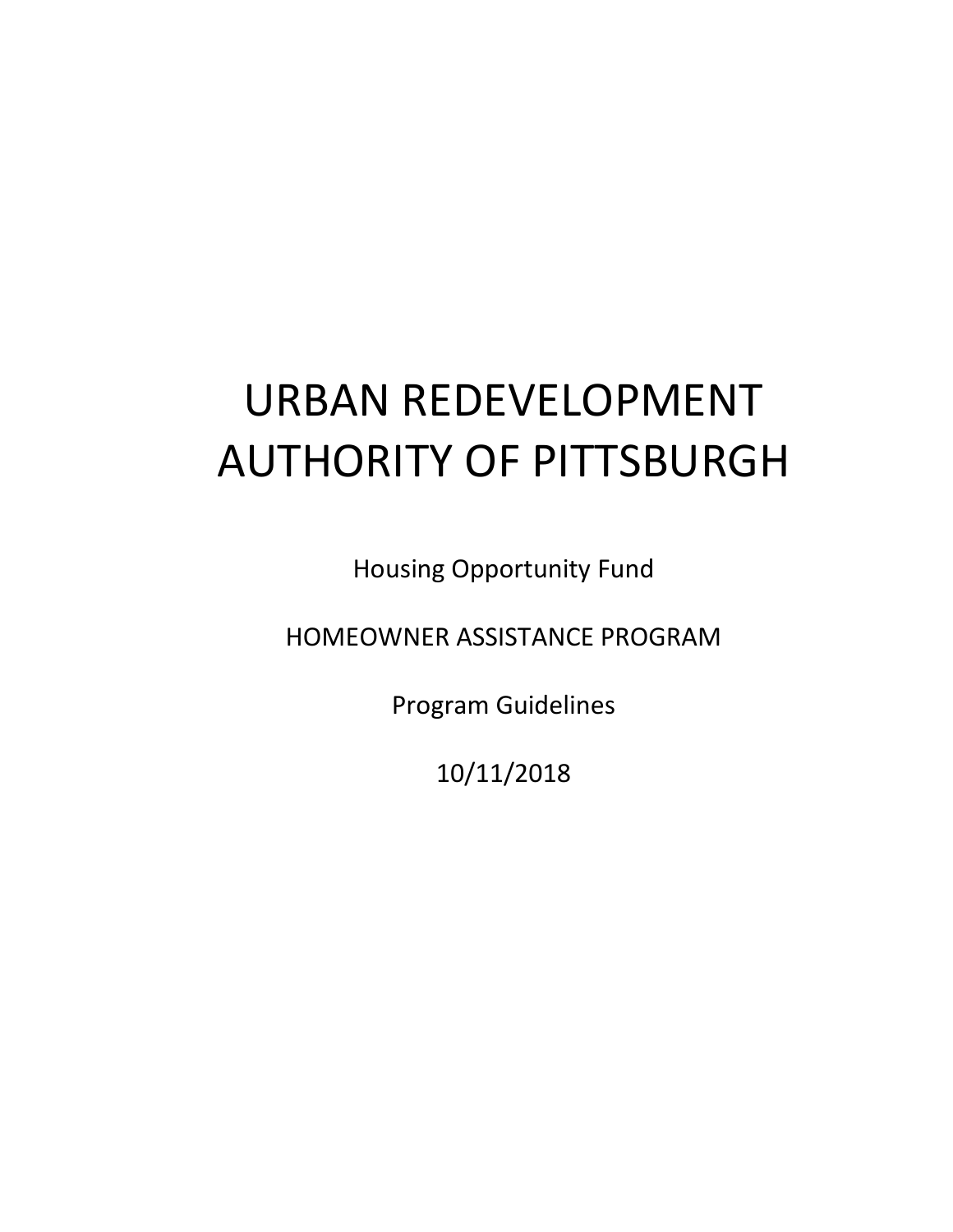## **Housing Opportunity Fund (HOF) Homeowner Assistance Program (HAP) Guidelines October 11, 2018**

## **URBAN REDEVELOPMENT AUTHORITY OF PITTSBURGH DEPARTMENT OF HOUSING**

## **I. PROGRAM OBJECTIVE**

The main objective of the Housing Opportunity Fund Homeowner Assistance Program (HOF HAP) is to provide financial and technical assistance to eligible homeowners for rehabilitating and improving residential owner-occupied properties citywide. Through HOF HAP, the Urban Redevelopment Authority (URA) provides deferred 0% interest loans and grants to assist low income homeowners in bringing their homes into compliance with city codes and to undertake energy efficiency improvements and eligible general property improvements.

The funds will be deployed in one of two ways:

- 1. The URA will grant/lend the funds directly to the homeowners.
- 2. The URA will issue a Request for Proposals (RFP) to solicit non-profit Program Administrators to administer a portion of the program. The URA will enter into contracts with the Program Administrators and reimburse them for costs incurred on a per house basis. In such cases where a Program Administrator is involved, the URA still records a mortgage on the property. Program Administrators will need to apply and be awarded a contract for specific geographic areas, which may be neighborhood-based or as large as the whole City. The URA will directly service homeowners who are not in the service areas of Program Administrators or in areas where the need exceeds the capacity of Program Administrators. The HOF HAP Program is only for City residents.

#### **II. PROGRAM FUNDING**

The following funding sources may be utilized to stimulate the rehabilitation of single family owner-occupied housing under the HOF HAP:

- A. HOF funds which come from the City of Pittsburgh's annual operating budget.
- B. Federal appropriations such as, but not limited to, the Community Development Block Grant (CDBG) Program and Home Investment Partnership (HOME) Program funds from the U.S. Department of Housing and Urban Development.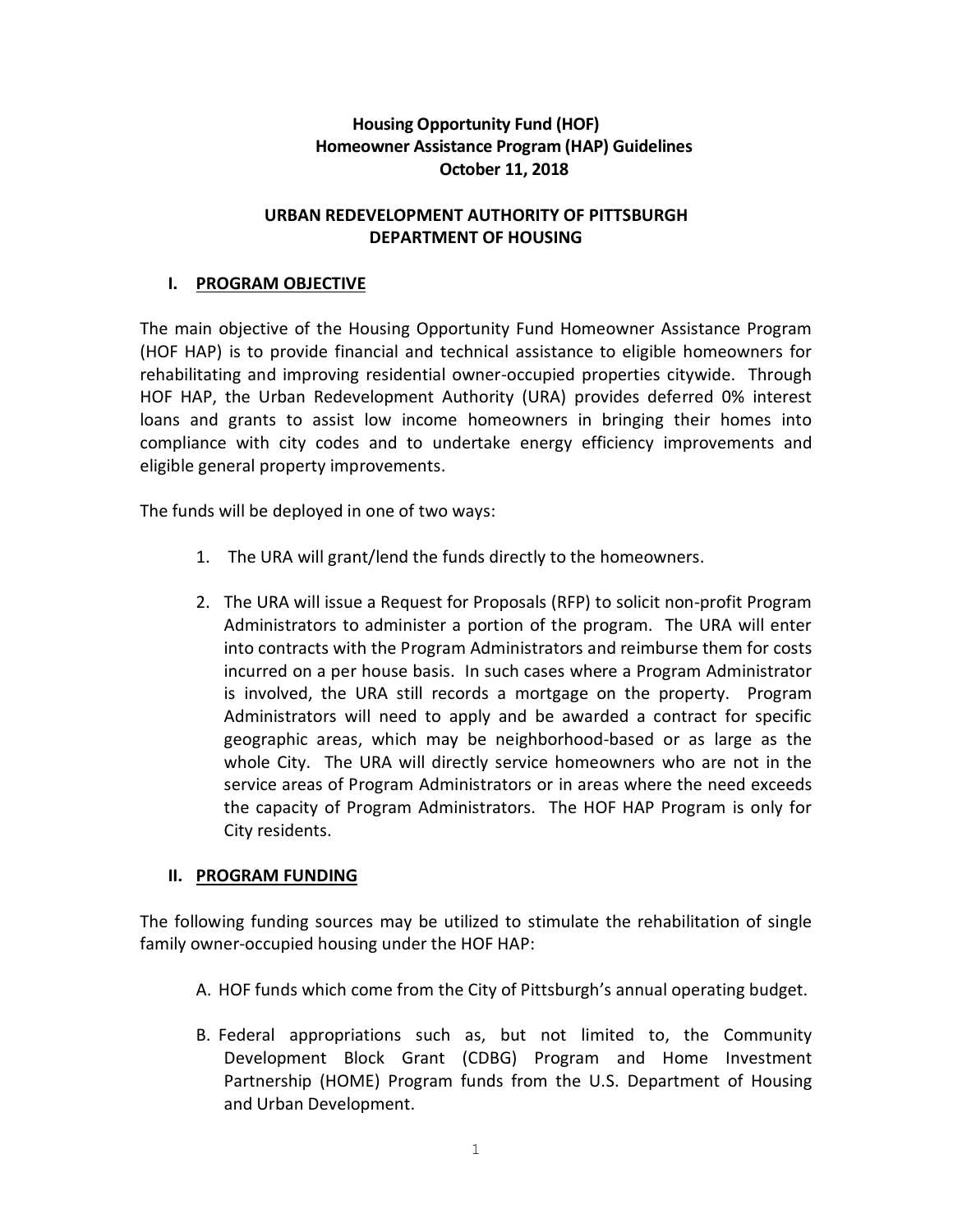- C. Funds received by the Urban Redevelopment Authority from the Commonwealth of Pennsylvania designated for the rehabilitation and improvement of owner-occupied housing.
- D. Funds received from philanthropy and/or other private organizations/companies.
- E. Revolving loan repayments from loans previously funded with any of the above sources.

#### **III. ELIGIBLE BORROWERS**

Borrowers receiving loans under HOF HAP must meet the following requirements:

- A. Each Borrower must be an owner occupant of the property to be improved.
- B. The annual gross household income of the Borrower may not exceed 30%, 50%, and/or 80% of the Pittsburgh Area Median Income with adjustments made for family size. Each year an allocation plan will authorize how much funds are available at each income threshold. Please note that Borrowers above 50% AMI but below 80% AMI are eligible for the URA's Pittsburgh Home Rehabilitation Program (PHRP). The HOF HAP funds available at 80% AMI will be used for gas line repair, water line repair, or another emergency that is approved by the URA Appeals Committee.
- C. Determination of the Borrower's annual income shall be based on current income projected from the date of application. Annual income should be based on the gross income from all sources before taxes or withholding from all household members who are not minors or full-time students. The most recent federal income tax form will also be required to verify the applicant's income history. For Borrowers working with a program administrator, the program administrator will underwrite the Borrower's income and send a determination of income eligibility to the URA with appropriate documenting material. For Borrowers working directly with the URA, the URA will underwrite the income.
- D. The Borrower must hold a fee simple or life estate interest in the property. In the case of a Borrower who is a holder of a life estate, both the Borrower and seller must sign a mortgage and note.
- E. The Borrower must not have any outstanding City, School, and County real estate taxes or the Borrower must be on a payment plan for at least six months.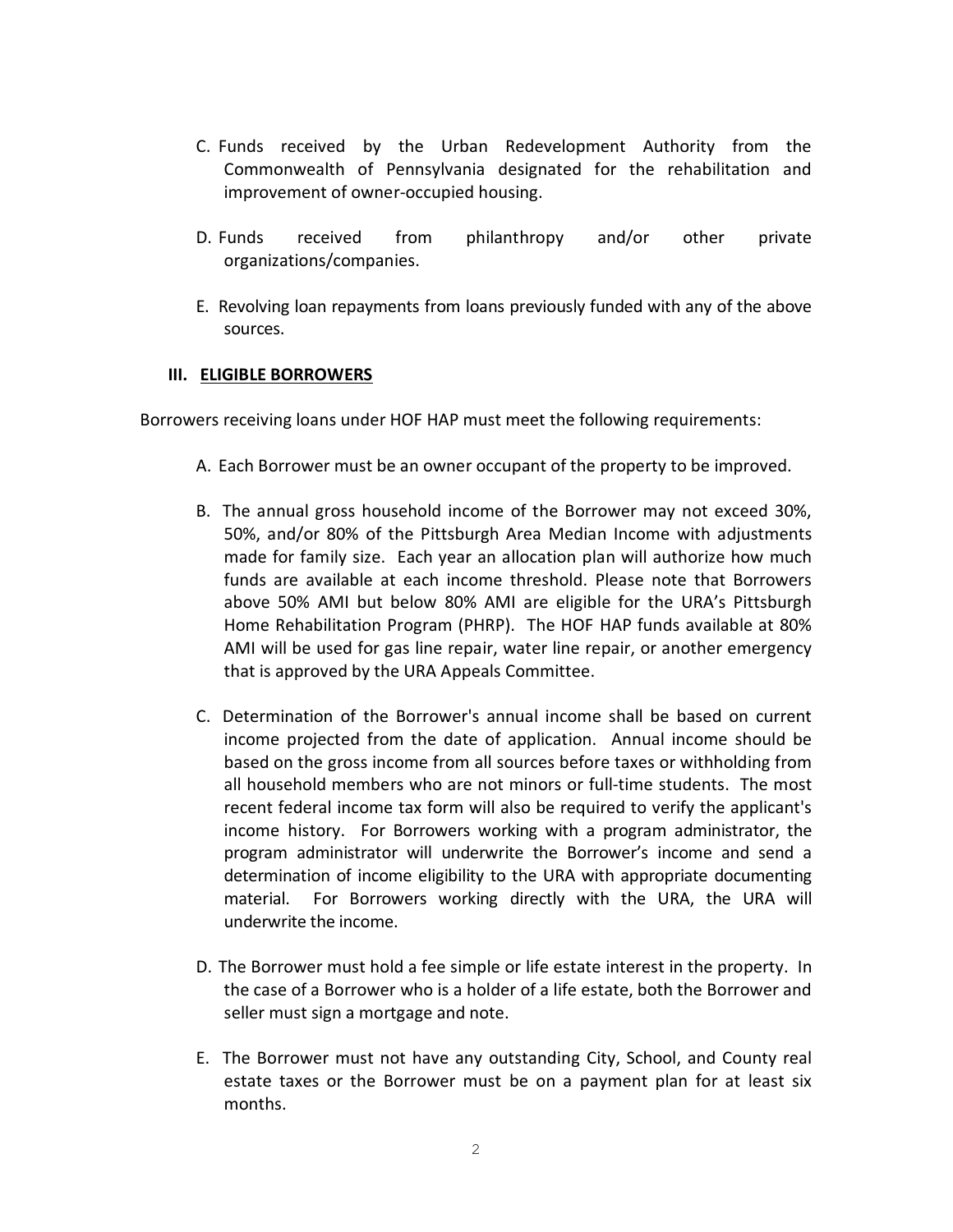- F. The Borrower must have a current homeowner insurance policy for the property or apply for a program waiver to the URA Appeals Committee.
- G. Loans may be made to a Borrower owning less than a full interest in the property so long as such owner has one-half (1/2) or more interest in the title of the property. In this instance, the signatures of all individuals with an ownership interest in the property will be required on the closing documents.

#### **IV. ELIGIBLE PROPERTIES**

- A. Each property must be a permanent structure used primarily for year-round residential use. If the property to be improved is vacant, the Borrower must certify in writing prior to closing their intent to occupy the property within thirty (30) days of work completion.
- B. Eligible properties cannot contain more than two (2) connected dwelling units.
- C. Properties financed under HOF HAP must be the principal residence of the Borrower.
- D. Each property must comply with Environmental Review regulations and procedures required by the federal government and the Commonwealth of Pennsylvania. Reference HUD Environmental Review Procedures (24 CFR Part 58).

#### **V. ELIGIBLE AREAS**

Properties must be located within the City of Pittsburgh.

#### **VI. LOAN TYPES AND REPAYMENT**

- A. For construction work equal to or less than \$5,000, the funds will be in the form of a grant.
- B. For construction work greater than \$5,000 but equal to or less than \$30,000, the funds above \$5,000 will be in the form of a deferred loan.
- C. The deferred loan may be in the form of a first or second mortgage loan recorded by the URA.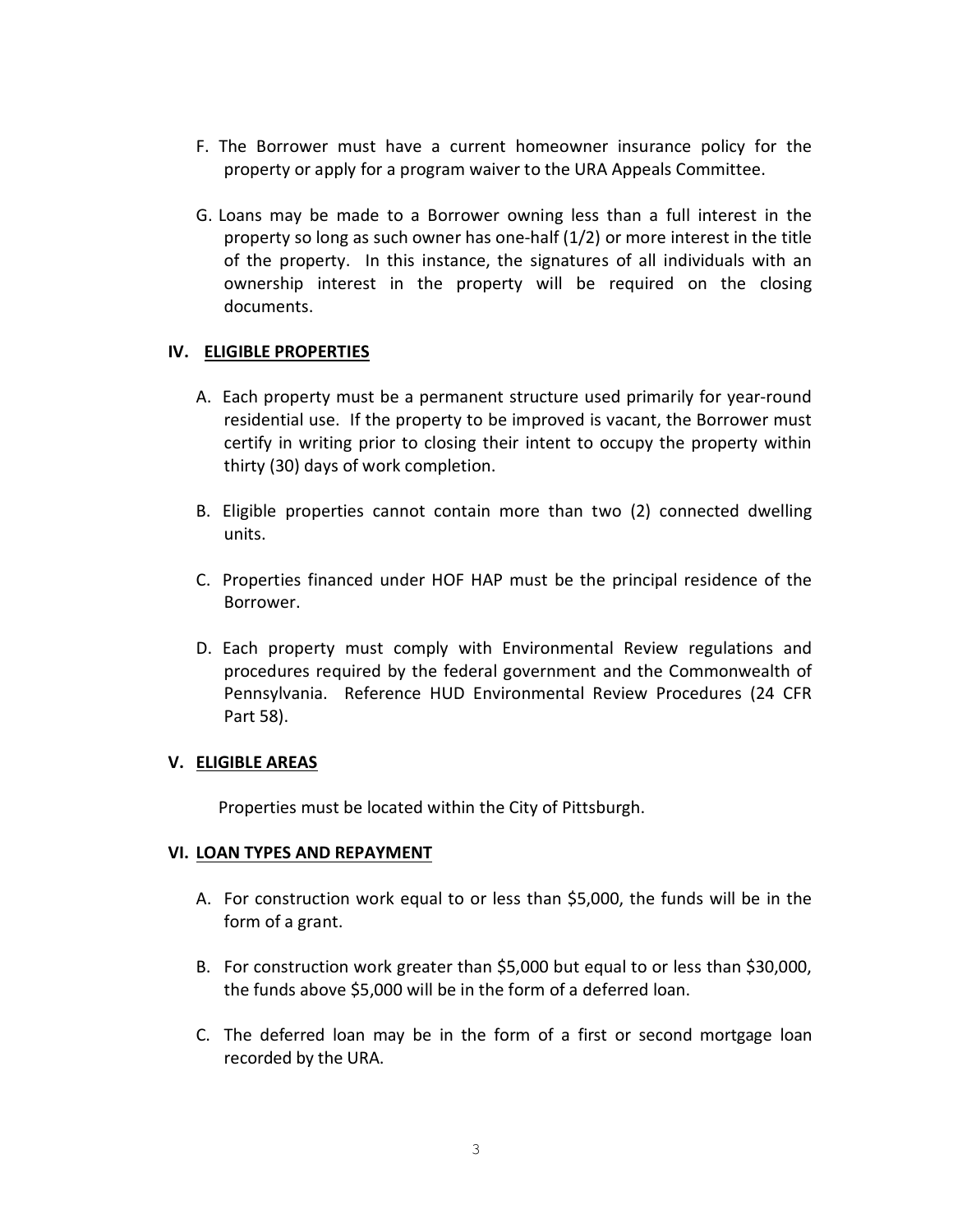- D. The deferred mortgage loan is payable on the earlier of 30 years from the date of closing or on sale or other transfer of the property from the Net Proceeds of sale. Net Proceeds will be determined by deducting the following items from the gross sales price of the property:
- E. Prior to closing the loan, the URA and/or the Program Administrator commissions an As-Is Appraisal, or another written estimate of value, to determine the current Market Value of the House.
- F. In the event of the sale or other transfer of the Mortgaged Property prior to the expiration of 30 years from the date on the Note, 100% of the Net Proceeds from the sale or transfer shall be paid to the Authority until the Note is paid in full. "Net Proceeds" shall be calculated by deducting the following amounts from the gross sales price or fair market value of the Mortgaged Property:
	- 1. Real estate sales commission, realty transfer taxes, financing fees and ordinary closing costs payable by Borrower on sale of the Mortgaged Property; and
	- 2. The outstanding principal balance of the loan of the first mortgage loan (if applicable);
	- 3. Borrower's equity in the house which is defined as the difference between the As-Is Appraised Value (commissioned at the Loan Closing) and the first mortgage outstanding principal balance at transfer.
- G. The total amount payable by Borrower under the preceding paragraphs shall never exceed the face amount of this Note.
- H. To the extent that the Net Proceeds are less than the outstanding principal balance of this Note, the remainder shall be forgiven.
- I. If allowable under the terms of the funding source, the URA may approve on a case by case basis the sale or transfer from the Borrower to an income eligible purchaser underneath 80% AMI who agrees to reside in the property and assume the deferred loan.

#### **VII. FUNDING TERMS, LIMITS AND OTHER REQUIREMENTS**

- A. URA and/or Program Administrators will underwrite all loans and grants.
- B. All loan closings will be performed by URA staff and/or Program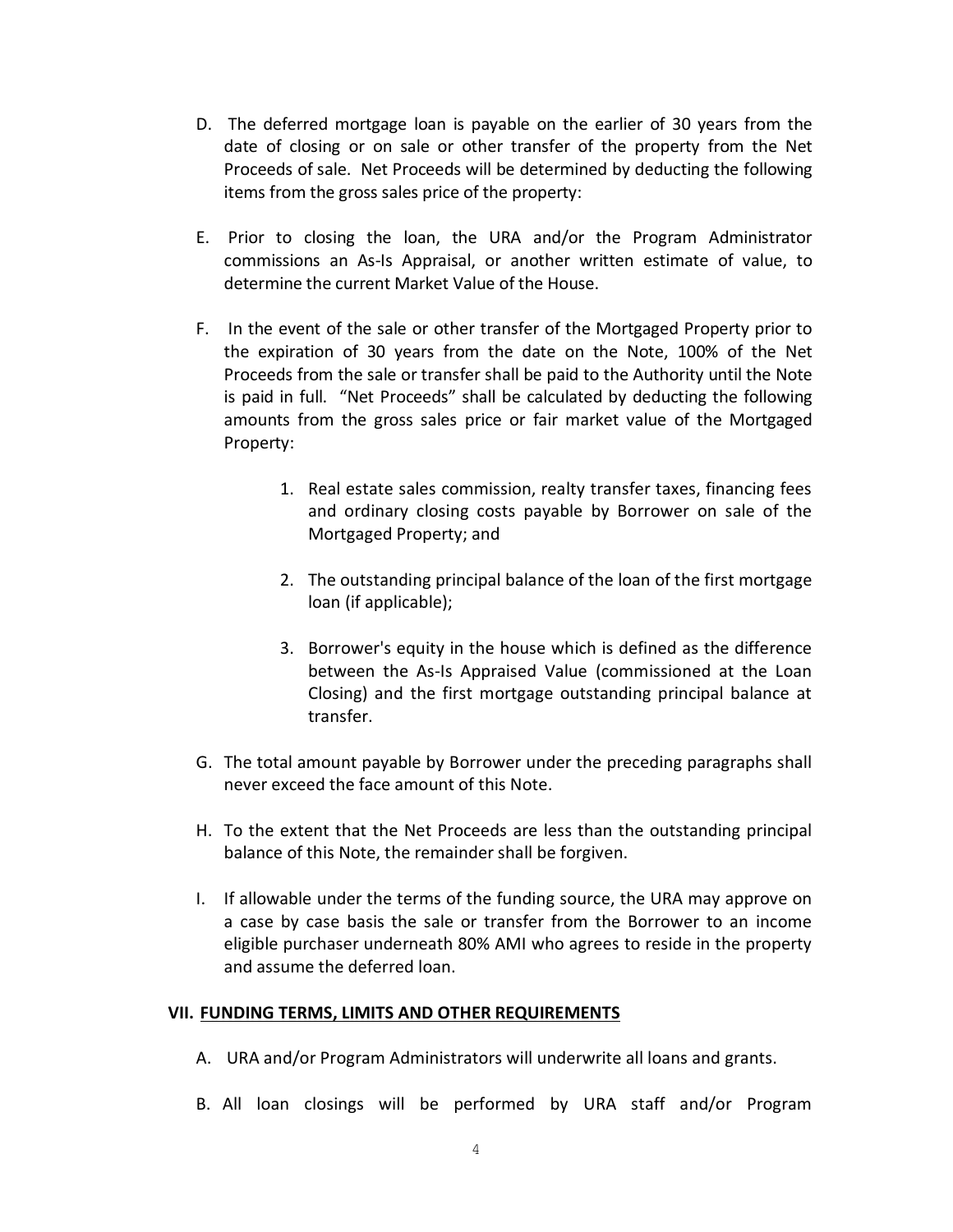Administrators. The loan agreement, note, and mortgage will be recorded in the name of the Urban Redevelopment Authority.

- C. In the event the Borrower vacates the property, the unpaid balance of the loan, will be due in full.
- D. The maximum total project cost for construction is \$30,000. Grants will be awarded up to \$5,000. Loans will be given from \$1,000 to \$25,000 for work above \$5,000.
- E. There is a \$500.00 URA Inspection Services fee for each property. The owner can finance the fee as part of the loan and/or grant.
- F. The maximum loan term is thirty (30) years.
- G. A loan may be assumed with the prior written permission of the URA. Proposed assumptions will be reviewed and approved by a URA Committee on a case by case basis.
- H. When the loan becomes due in 30 years, if a low-income homeowner still lives in the house, the loan may be forgiven at that time.
- I. Each loan will be secured by a mortgage on the property being rehabilitated and will be originated in the name of the URA as mortgagee.
- J. In the event of a default on the loan by the Borrower, the URA reserves the right to foreclose.
- K. All taxes and city assessments, within reason, against the Borrower's property are either due and payable prior to the closing of the loan or the Borrower must be on a payment plan for at least six months without defaulting.

#### **VIII. ELIGIBLE AND REQUIRED IMPROVEMENTS**

A. As a condition of such loans, the Borrower will be required to undertake all improvements necessary to remedy the conditions presenting a danger to the health and safety of the occupants of the property. The URA (sometimes with a representative of the City's Department of Permits, Licenses, and Inspections) will conduct an inspection of each property identifying code violations and conditions presenting a danger to health and safety. Improvements necessary to remedy these conditions are to be included in the scope of work to be financed with the loan. In the event the scope of work exceeds the \$30,000 maximum program threshold and the homeowner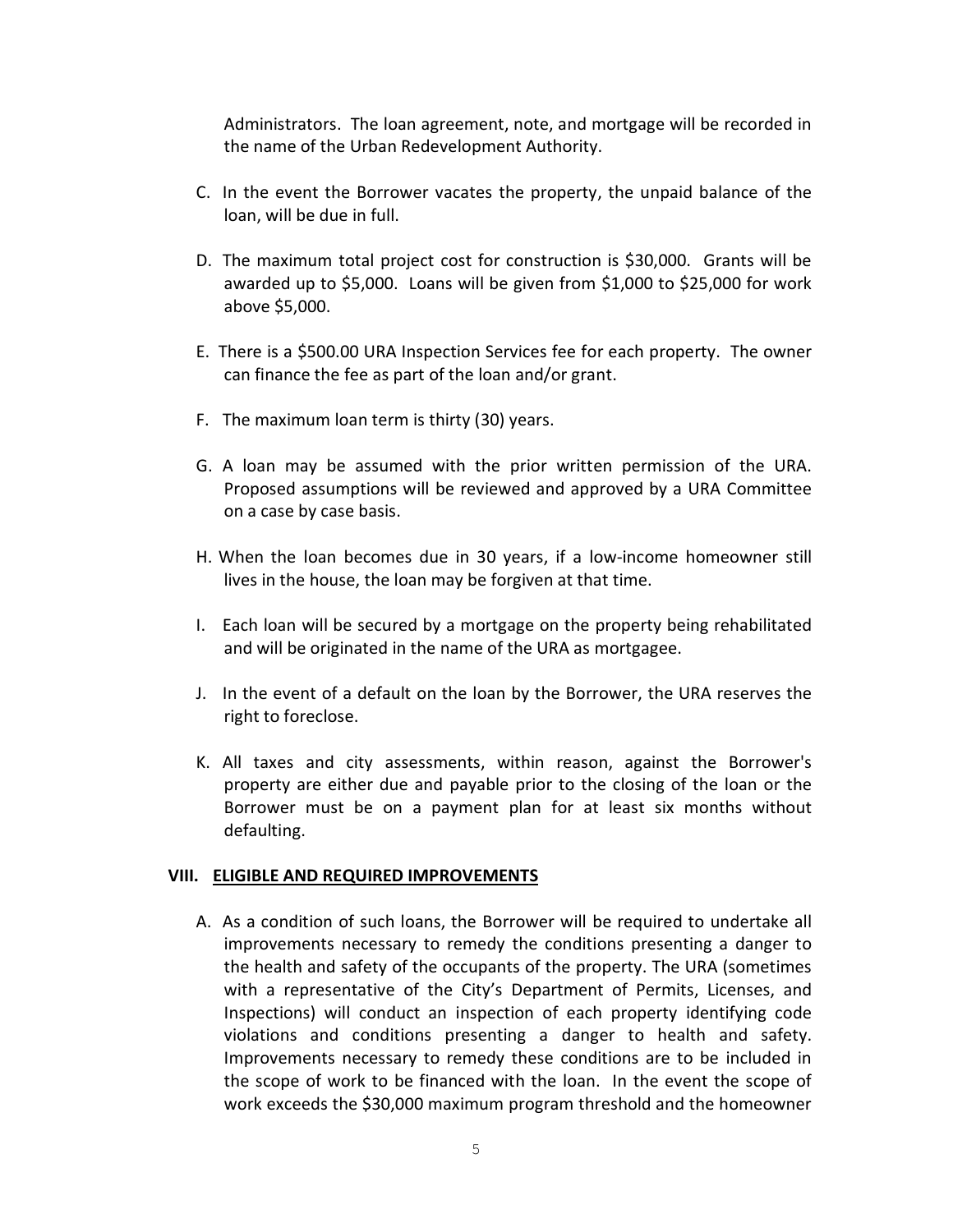is unable to finance the remaining portion of the work, the loan may be denied.

- B. The HOF HAP Program may be used to finance any general property improvement eligible for financing under the Federal Housing Administration Title I Program. Limits may be established for general improvement items to be financed including, but not limited to, flooring, kitchen cabinets, bathroom fixtures and decks.
- C. Priority use of loan funds will be initial code violations, energy related improvements and finally general property improvements.
- D. Work started prior to URA approval and inspection will not be eligible for loan funds.
- E. Work proposed for a building listed in the National Register of Historic Places or located in an historic district listed in or eligible for the National Register, or for a building determined by the City's Historic Preservation Planner to be eligible for listing in the National Register, shall be reviewed by the City's Historic Preservation Planner to ensure that it conforms to the Secretary of the Interior's Standards for Rehabilitation. Any exterior work proposed for a building designated by the City as an historic structure, or located in a Citydesignated historic district, must first be reviewed by the Historic Review Commission of the City of Pittsburgh.

#### **IX. INSPECTION AND BIDDING PROCEDURES**

All properties rehabilitated under HOF HAP are subject to inspections by the URA.

- A. The URA Construction Advisor will conduct an initial inspection of the property and a certified Risk Assessor will inspect the home to determine the level of lead hazards in the home. Either the URA construction advisor or a private program administrator will prepare a work write-up which identifies code violations and conditions presenting a danger to the health and safety of the occupants including lead hazards. The work write-up can also include energy efficiency and general property improvements.
- B. The URA will review the work write-up to determine a fair and equitable cost of the proposed improvements.
- C. Approved work write-ups will be subject to a competitive bidding process administered by the URA or subject to the URA review of the private program administrator's proposed construction costs.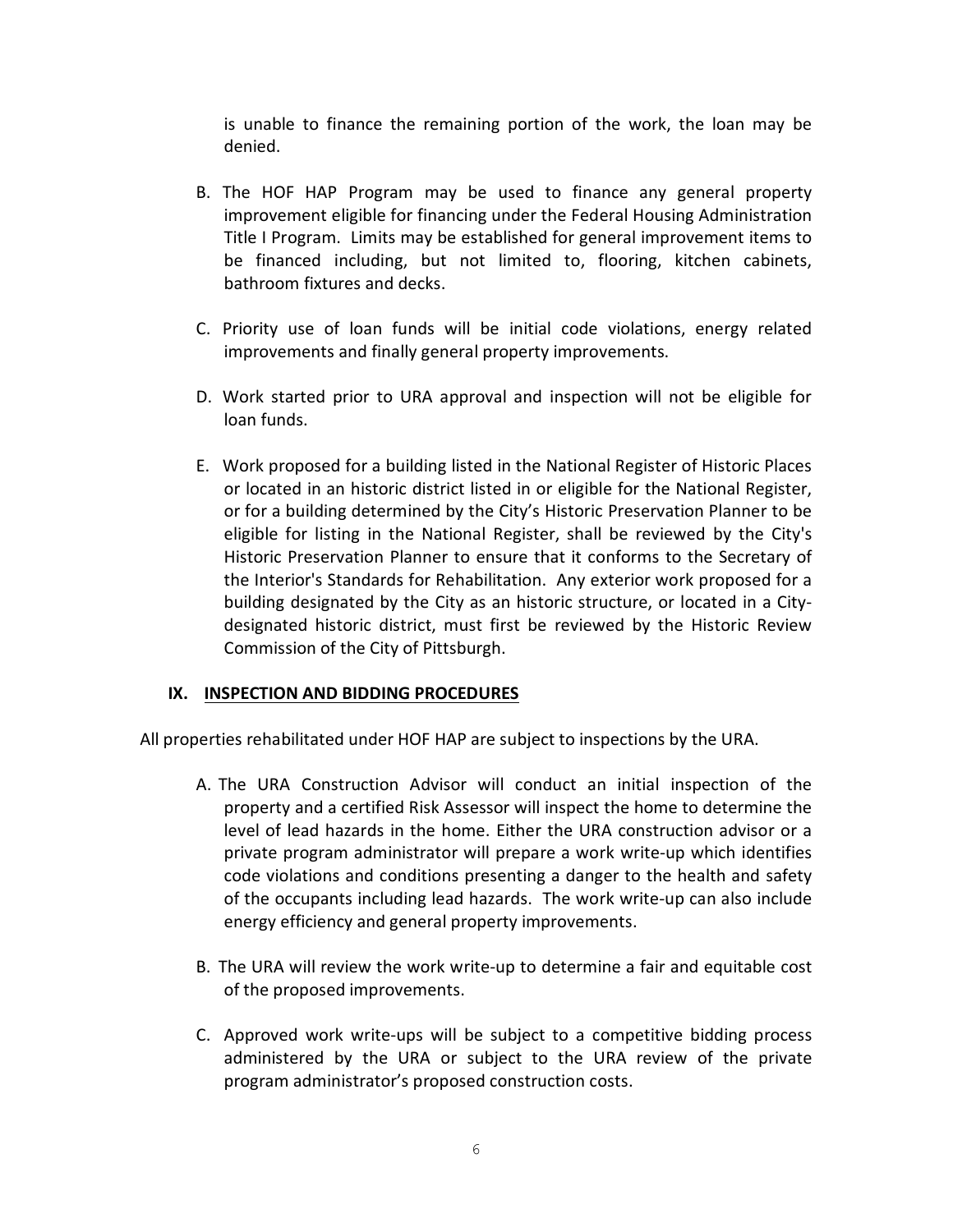- D. The Borrower may elect to forego the URA bidding process by obtaining his or her own contractor meeting the requirements of Section XI of these guidelines. In the event the Borrower waives the bidding process, the chosen contractor(s) is/are bound by all relevant payment and inspection procedures imposed by the URA.
- E. The URA Construction Advisor will conduct on-site stage inspections at the time the contractor and/or the program administrator requests payment for work completed. The URA will make payments directly to the contractor and/or the Program Administrator based on work completed and an approval by the Construction Advisor and the Borrower. If a Program Administrator is being used, the Program Administrator will make payments directly to the contractor and the URA will reimburse the program administrator.
- F. At the time the work is completed, a final inspection is made by the URA Construction Advisor. A Senior Construction Supervisor or Manager may also inspect the property. If necessary, a City Department of Permits, Licenses, and Inspections advisor may also perform an inspection of the completed work.

## **X. PAYMENT PROCEDURES**

Contractors/Program Administrators must request payments on the proper URA form(s), duly signed and approved by the Borrower, for a specified dollar amount. No request for payment will be processed unless the amount of work completed is equal to or greater than the dollar amount applied for according to the URA's contractor payment schedule.

> Final payments will not be released until all required permits have been approved.

## **XI. CONSTRUCTION STANDARDS**

All properties rehabilitated under the HOF HAP must comply with all relevant codes of Allegheny County and the City of Pittsburgh, comply with the General Specifications of the URA's Housing Rehabilitation Programs and HUD's Lead Safe Regulation (24 CFR Part 35). All contractors, including construction staff of Program Administrators, shall:

- A. Meet all licensing requirements necessary to perform the construction.
- B. Be of good reputation, financially sound and fully qualified to perform the required work outlined in the work write-up as evidenced by previous professional construction experience.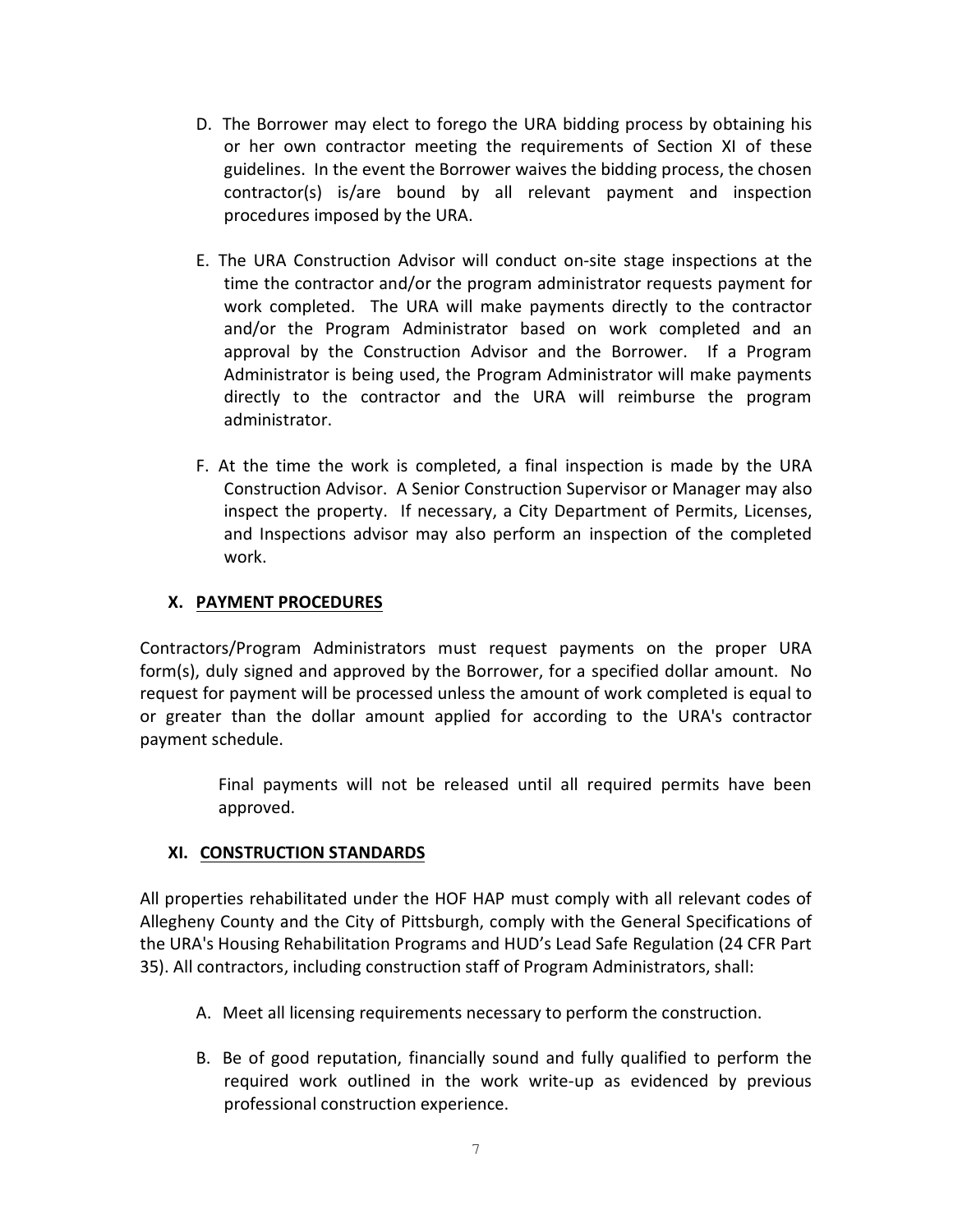- C. Provide insurance coverage for comprehensive public liability, property damage liability and worker's compensation in form and amounts required by the URA.
- D. Perform all work covered by the work write-up and drawings in conformance with the contract and all applicable laws, codes and URA construction standards, and in a competent, workmanlike manner equal to the standards of the General Specifications of the URA.
- E. Comply with all applicable laws, ordinances and regulations relating to the protection and safety of persons and property.
- F. Furnish all labor, materials and equipment and obtain and pay for all licenses, permits and privileges required to rehabilitate the property in accordance with the contract documents.
- G. Agree to complete construction according to the specifications of the work write-up within the completion date stated on the agreement.
- H. Indemnify and hold the URA harmless from all liability and loss due to injury to or death of any person, or damage to any property which may occur or be alleged to occur during performance of the contract as a direct or indirect result of any act or omission, whether intentional, negligent or otherwise by the contractor, subcontractors or their agent, servants and employees. The contractor shall defend all suits or claims involving the above at his or her sole cost and expense.
- I. If the homeowner is required to complete lead hazard reduction work, the work must be performed by a certified Lead Abatement Contractor.

#### **XII. APPEALS COMMITTEE**

The URA will establish an Appeals Committee whose purpose is to review HOF HAP Program Guideline(s) waiver requests and loan assumption requests. The Appeals Committee will recommend approval or disapproval of the loan applicant's request to the Director of the Housing Opportunity Fund. The Director of the Housing Opportunity Fund. can choose to accept or reject the recommendation of the Appeals Committee.

## **XIII. TANGLED-TITLE AND FORCLOSURE PREVENTION SERVICES**

In each allocation year, funding may be available for social service providers to apply for funds to help potential Borrower's address tangled-title issues and/or provide foreclosure prevention services. Funding for tangle-title and foreclosure prevention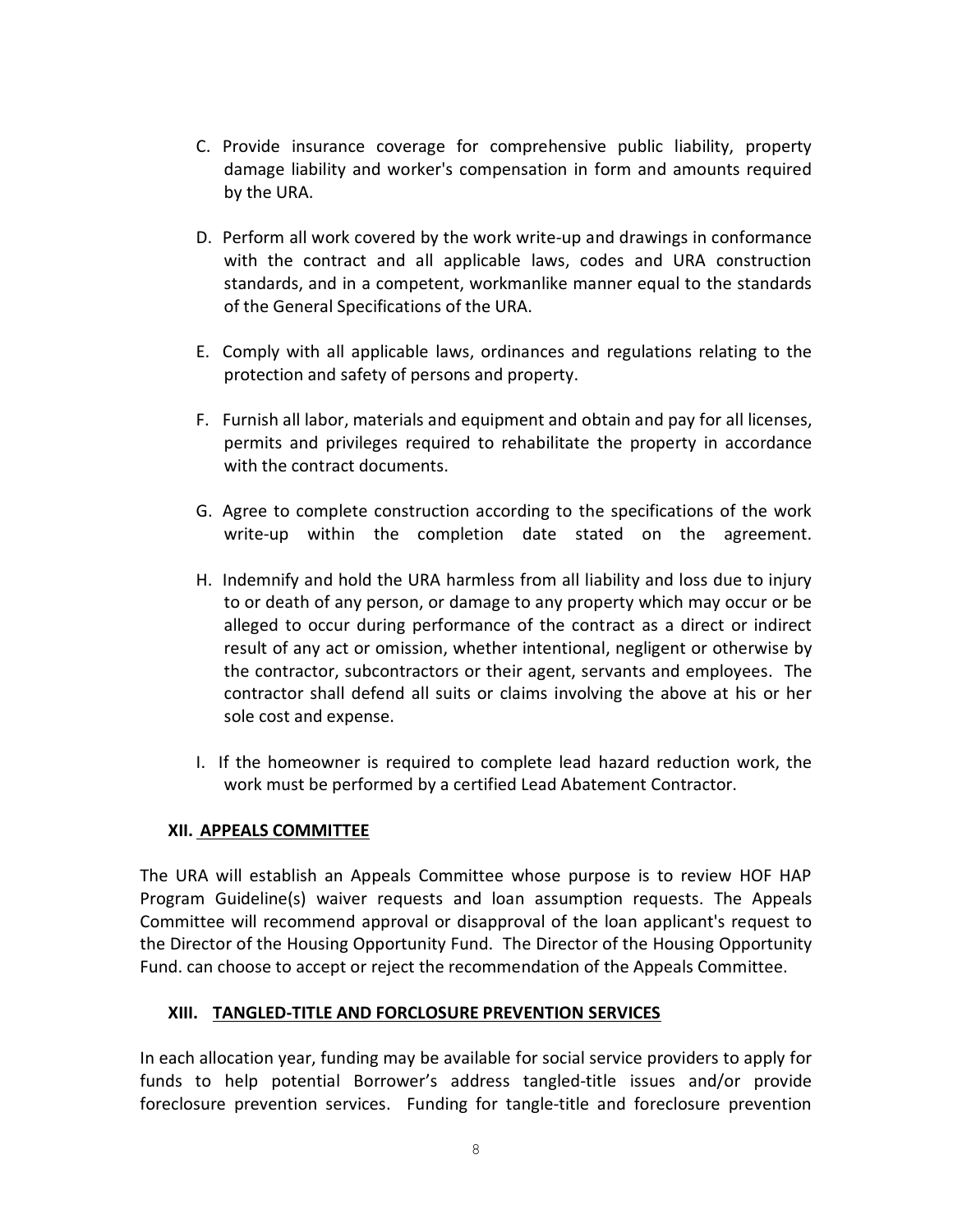services will be limited to 15% of the total allocation for the program in any given funding year. Social service providers must respond to a funding Request for Proposals on an annual basis and specify the number of households they will help at both the 30% AMI and 50% AMI thresholds

## **XIV. PROGRAM ADMINISTRATOR RESPONSIBILITIES AND PROGRAM DELIVERY FEE**

- A. Either the URA or the Program Administrator will determine homeowner eligibility based on documentation verifying homeowner income. The URA and Program Administrator will determine who will evaluate the income prior to the Program Administrator entering into a contract with the URA.
- B. The Program Administrator will coordinate property inspections with the URA Construction Advisor and certified Risk Assessor. The Program Administrator will prepare a work write up for URA review with a scope which addresses all health and safety issues, code compliance, and other eligible improvements. Approved work write-ups may be subject to a competitive bidding process or, if renovation will be performed by the Program Administrator, will be subject to the URA review of the Program Administrator's proposed construction costs.
- C. The Program Administrator will facilitate loan closings between homeowners and URA.
- D. The Program Administrator will oversee all contractors, including Program Administrator's construction staff, and insure all licensing, certifications (including lead safe work practices, if applicable), permitting, and insurance requirements are met, and work is performed on a timely basis consistent with contract and drawings.
- E. The Program Administrator will pay the contractor for work complete and request reimbursement from URA.
- F. Program delivery funds may be provided to non-profit Program Administrators for reasonable and necessary program delivery expenses including appraisal fees and other program delivery expenses such as an allocation for staff time.
- G. Program delivery funds must not exceed 10% of the overall loan/grant for each unit.
- H. Program delivery funds will be budgeted per property and paid to the Program Administrator on completion of a property.
- I. If lead-based paint testing and/or asbestos testing needs done, the Program Administrator should work with the URA to have this testing done. Within reason, the URA will pay for the cost associated with the lead-based paint testing, asbestos testing, and/or historic preservation compliance.